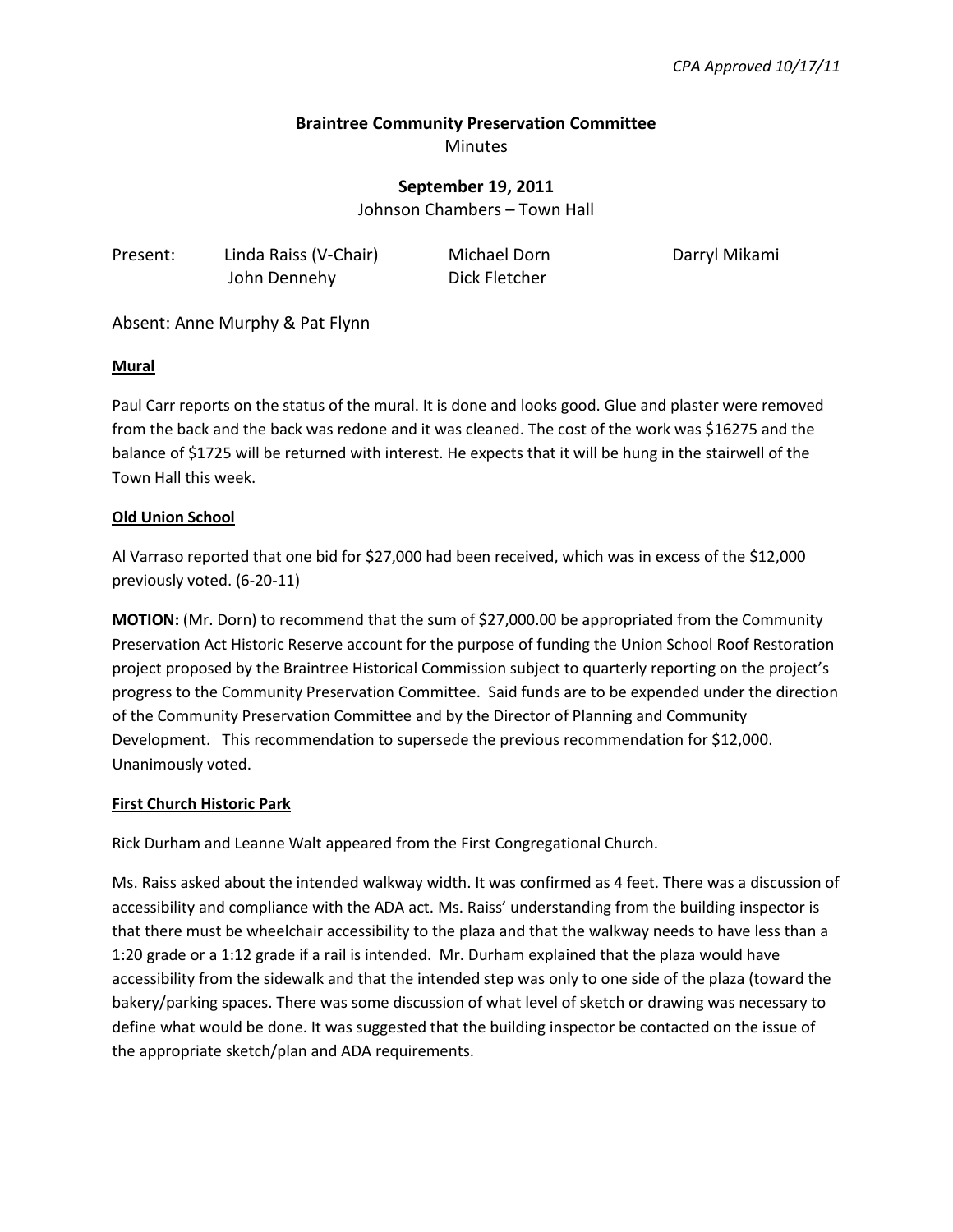*CPA Approved 10/17/11*

CPA Minutes 9/19/11 Page 2

There as a discussion of the features of the lease. Ms. Raiss had contacted the town counsel and related that the description of the lease in the application did not seem acceptable to the town counsel and that a lease in perpetuity would be required. Ms. Raiss and Mr. Fletcher thought that the "either party can terminate at any time" phase seemed like an issue. Mr. Dennehy requested that Ms. Raiss share the email from the town counsel, so that the whole committee can be involved, which she agreed to do. It was suggested that the petitioner meet with the town counsel and CPC staff to define the structure of the lease.

It was agreed to schedule further discussion for the next meeting.

## **Next Meeting**

Currently we are scheduled to meet 10/17 and 11/14. There were a number of conflicts by members, but no satisfactory substitute dates were arrived at. It was agreed that for now we would keep to these meeting dates, but the Ms. Stickney would check for better dates as the meetings approached.

## **Old Thayer Library Building**

Elizabeth Mees appeared from the Historical Commission, who has submitted a request for \$25,000. She said that she had been told that this should be increased as the payments for the engineer had not been included in the cost roll up from the architect. Mr. Fletcher said that his review of the proposal seemed to pretty clearly include the engineering cost. Ms. Mees said that engineering fees were often separately charged, avoiding mark-up. Ms. Mees discussed the overall phases of the project.

- \$25,000 previously voted for assessment
- \$233,000 previously voted for exterior preservation (\$45,000 grant received from state)
- Current request in for next phase which is structural work.

MOTION: (Mr. Mikami) to recommend that the sum of \$25,000.00 be appropriated from the Community Preservation Act Historic reserve account for the purpose of funding Phase II of the Old Thayer Assessment & Master Plan proposed by the Braintree Historical Commission subject to quarterly reporting on the project's progress to the Community Preservation Committee. Said funds are to be expended under the direction of the Community Preservation Committee and by the Director of Planning and Community Development. Unanimously voted.

# **Historic Preservation Restriction**

Mr. Dennehy and Mr. Fletcher have reviewed the Kopelman & Page draft and agreed that it can be sent to All Souls to begin discussion. The committee members requested that they be kept posted.